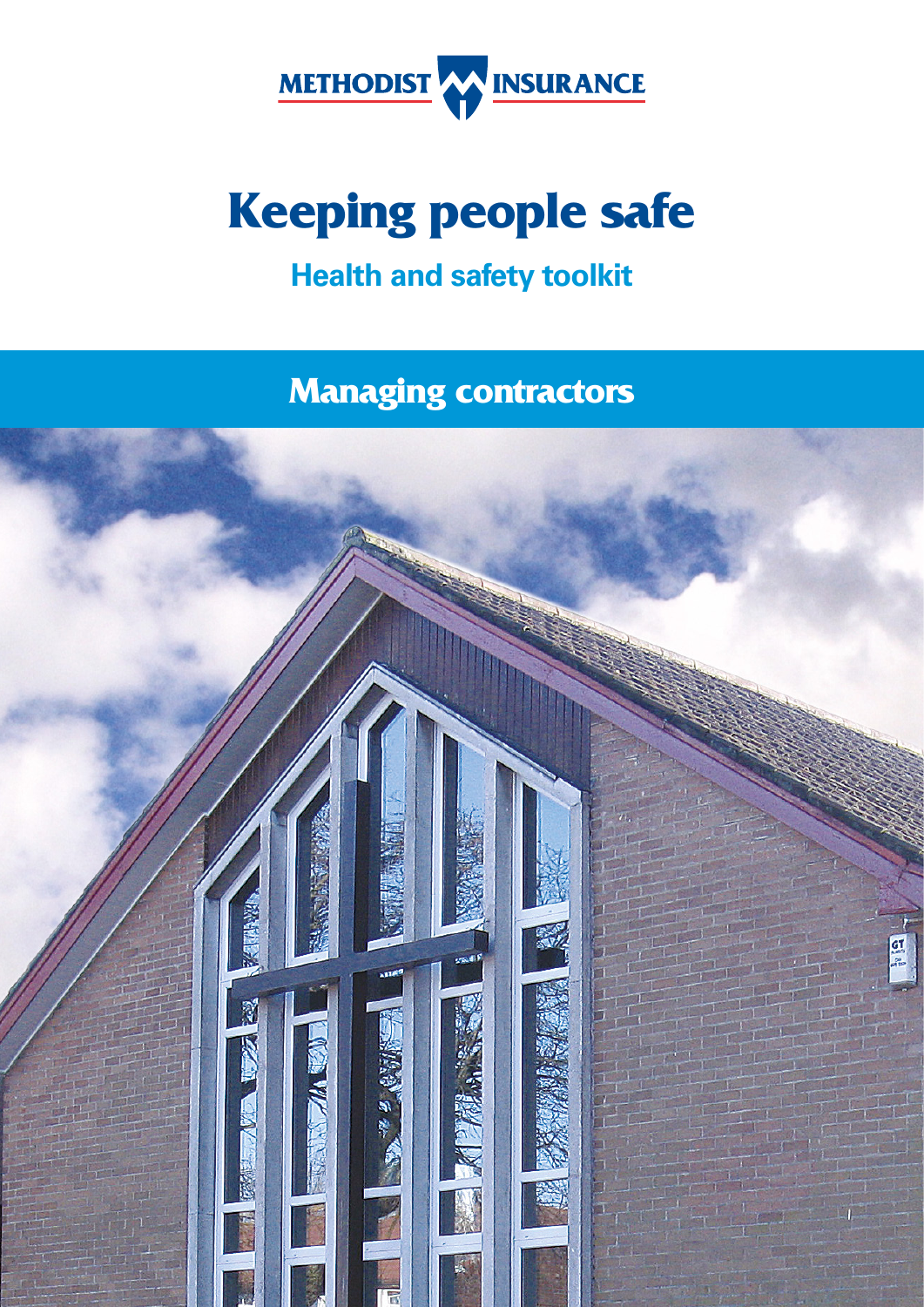From time to time, you might employ the services of a contractor to complete tasks at your church premises. This could be for maintenance, repair or installation work. You may also use them to complete construction and demolition work or provide other services such as catering and so on.

A contractor is anyone you get to work for you who is not an employee or volunteer. They work under a contract providing materials or labour to perform a service or complete a job.

From a health and safety point of view, they will usually be unfamiliar with your church premises and any specific hazards, and as a result may be at greater risk of injury. They may also carry out work which could potentially damage the premises or injure others who may be using it. Sometimes, you may have more than one contractor doing the work at a time, which can potentially increase, or add to, the risk. In other cases, the contractor may further sub-contract the work to others. All of this may affect the precautions you have taken to ensure the safety of others.

With the presence of these additional risks you will want to make sure that adequate precautions are maintained whilst the work is completed. This does not mean that you have to manage your contractors closely, rather to make suitable checks to ensure that health and safety will be properly managed.

## **Legal requirements**

Generally, if someone is injured you may need to show that you have met your duty of care.

If you are an employer or have control of non-domestic premises, you will also have duties under the Health and Safety at Work etc. Act 1974.

As an employer, you will have to meet additional duties under the Management of Health and Safety at Work Regulations. In managing contractors, the requirements relating to risk assessments; emergency procedures; co-operation between employers sharing workplaces; and persons working in host employers' premises are of particular note. One example of the practical application of this are circumstances where you might have to provide contractors with adequate health and safety information.

Put simply, you must make sure any employees (and others who may be using your premises) remain safe whilst contractors complete their work. You must also make sure that their employees are not injured by any of your activities whilst working at your premises. Similarly, the contractor must make sure their employees and others (e.g. your employees, volunteers etc.) who may be affected by their work remain safe too. Depending on the nature of the work undertaken, this may require close cooperation to ensure that the necessary precautions are taken.

Irrespective of whether you are an employer or not, you may need to meet certain legal duties where construction work is being completed. This is under the Construction (Design and Management) Regulations, commonly referred to as CDM. Further information about CDM is available in our building work made simple guide: **[www.methodistinsurance.co.uk/products/church-shield/church-insurance-made-simple/](www.methodistinsurance.co.uk/products/church-shield/church-insurance-made-simple/building-works/cdm-regulations) [building-works/cdm-regulations](www.methodistinsurance.co.uk/products/church-shield/church-insurance-made-simple/building-works/cdm-regulations)**.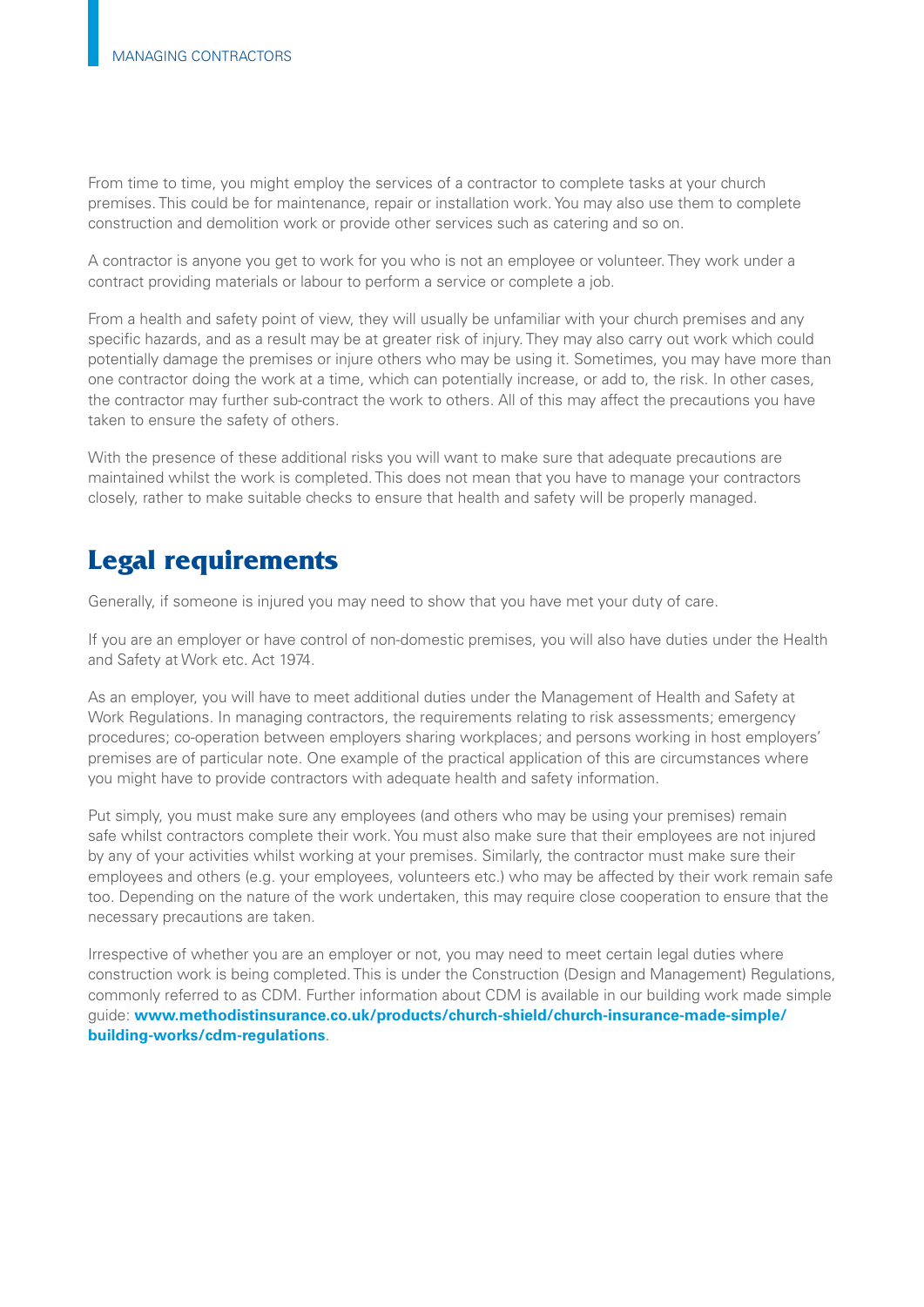# **Making a start**

| <b>Action</b> |                                                                                | Guidance                                                                                                                                                                                                                                                                                                             |
|---------------|--------------------------------------------------------------------------------|----------------------------------------------------------------------------------------------------------------------------------------------------------------------------------------------------------------------------------------------------------------------------------------------------------------------|
| 1.            | Identify where you use<br>contractors and the type of<br>work they do for you. | This will help you decide what is needed to manage health<br>and safety properly when this work is undertaken.                                                                                                                                                                                                       |
|               |                                                                                | If it is construction work, you will have specific responsibilities<br>to meet as a client. A client is someone for whom construction<br>work is carried out. Further information is available at www.<br>methodistinsurance.co.uk/products/church-shield/church-<br>insurance-made-simple/building-works.           |
| 2.            | <b>Plan the work that contractors</b><br>do for you.                           | Think about the work you want them to do and how this<br>might affect the precautions you have already taken to protect<br>people. You can then decide if you need to do anything else as<br>a consequence. This will depend on the nature and complexity<br>of the work and the hazards associated with it.         |
|               |                                                                                | If you have completed risk assessments, use these to identify<br>where contractors' employees might be affected by your<br>activities. You can then identify any precautions they will need<br>to take. In some circumstances, it might be necessary to<br>review the risk assessments you have made.                |
|               |                                                                                | Based on this, determine if there are any specific health and<br>safety conditions (including those relating to emergency<br>procedures) that need to be met by the contractor. Also,<br>identify any specific health and safety information that might<br>be useful to them in pricing for and completing the work. |
|               |                                                                                | It is important to agree the precautions that are needed with<br>them before work starts.                                                                                                                                                                                                                            |
| 3.            | Select a suitable contractor to<br>do the work for you.                        | You must satisfy yourself that any contractor you appoint to do<br>work for you will do it safely and without risks to health.                                                                                                                                                                                       |
|               |                                                                                | For smaller jobs, this simply means making sensible enquiries<br>about their competence and ability to do this with suitable<br>precautions in place.                                                                                                                                                                |
|               |                                                                                | For larger projects or more involved work, you may want to<br>make more detailed checks. This could include:                                                                                                                                                                                                         |
|               |                                                                                | • what qualifications, skills and experience they have for<br>completing the type of work required                                                                                                                                                                                                                   |
|               |                                                                                | • if they have any independent assessment of their<br>competence                                                                                                                                                                                                                                                     |
|               |                                                                                | • if they are members of a trade association or professional<br>body                                                                                                                                                                                                                                                 |
|               |                                                                                | continued overleaf                                                                                                                                                                                                                                                                                                   |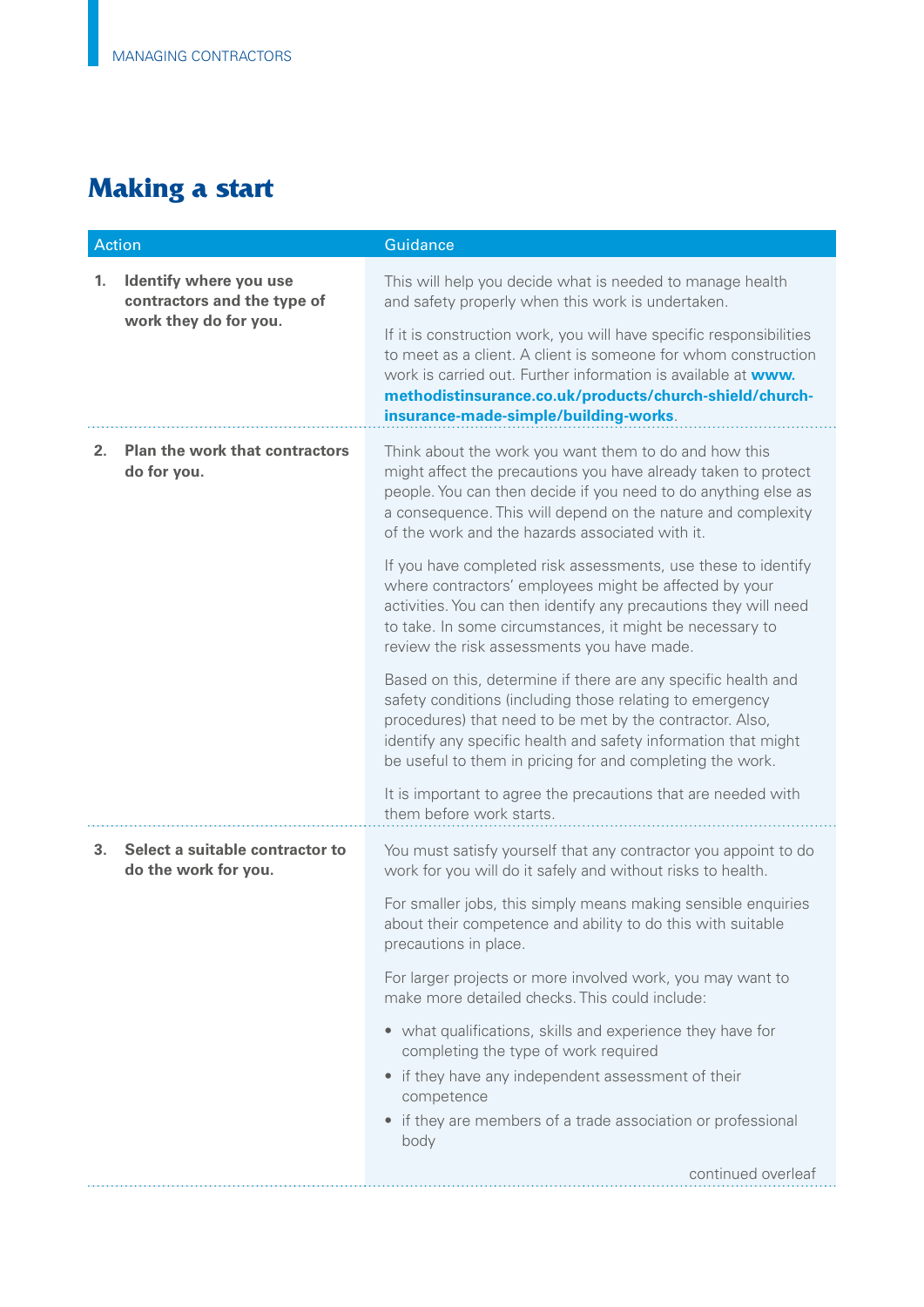| <b>Action</b>                                                                    | Guidance                                                                                                                                                                                                                                                                                                                                                                                                                                                                                                                                                                                                                                                                                                                                                                                                                                                                                                                                                                                                                                                                                                                                                                             |
|----------------------------------------------------------------------------------|--------------------------------------------------------------------------------------------------------------------------------------------------------------------------------------------------------------------------------------------------------------------------------------------------------------------------------------------------------------------------------------------------------------------------------------------------------------------------------------------------------------------------------------------------------------------------------------------------------------------------------------------------------------------------------------------------------------------------------------------------------------------------------------------------------------------------------------------------------------------------------------------------------------------------------------------------------------------------------------------------------------------------------------------------------------------------------------------------------------------------------------------------------------------------------------|
|                                                                                  | • if they have a written health and safety policy (this is only<br>required where they have five or more employees)<br>• if they complete risk assessments (again, written risk<br>assessments are only required if they have five or more<br>employees)<br>• what arrangements they have for supervising the work;<br>checking equipment and materials etc.<br>• what health and safety information and training they provide<br>for their employees<br>• if they will be using subcontractors and, if they are, how<br>they will check they are competent<br>• if they have had any accidents or if they have been<br>prosecuted for health and safety offences<br>• what insurances they have in place (i.e. Employers' and<br>Public liability insurance)<br>• if they will be producing a method statement for the<br>work (this is not required by law, but it is a good way of<br>specifying how the work will be done and what health and<br>safety precautions will be necessary).<br>Again, if the work to be completed is 'construction work', you<br>will have to make specific checks to meet your responsibilities<br>as a client. Further information is available at |
|                                                                                  | www.methodistinsurance.co.uk/products/church-shield/<br>church-insurance-made-simple/building-works.                                                                                                                                                                                                                                                                                                                                                                                                                                                                                                                                                                                                                                                                                                                                                                                                                                                                                                                                                                                                                                                                                 |
| <b>Provide appropriate</b><br>4.<br>information to the contractor<br>and others. | This information may include details of:<br>• any specific health and safety risks they may come across<br>in your church premises or as a result of your activities there<br>(e.g. the presence of asbestos)<br>• the precautions you have in place to guard against these<br>risks<br>• your emergency procedures (e.g. in relation to fire).<br>Depending on the nature of some of the work completed by<br>your contractors, you may need to provide additional health<br>and safety instructions, information or training for your own<br>employees (and volunteers in these circumstances).<br>As before, if the work to be completed is construction work,<br>you will need to provide specific information to others.                                                                                                                                                                                                                                                                                                                                                                                                                                                        |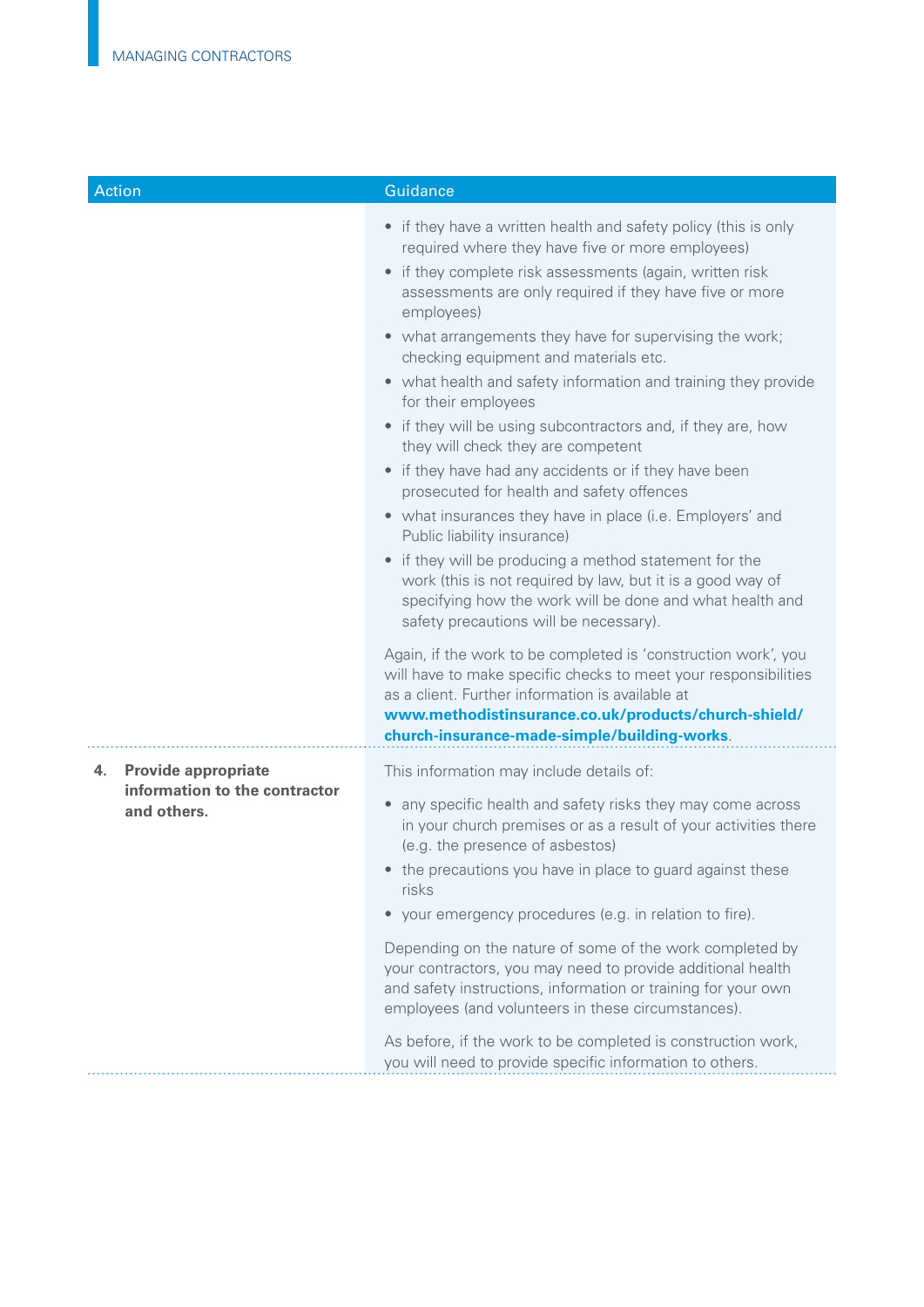| <b>Action</b> |                                                                    | Guidance                                                                                                                                                                                                                                                                              |
|---------------|--------------------------------------------------------------------|---------------------------------------------------------------------------------------------------------------------------------------------------------------------------------------------------------------------------------------------------------------------------------------|
| 5.            | <b>Cooperate and coordinate with</b><br>the contractor.            | You and the contractor must work together, coordinating your<br>activities to ensure the work can be done safely and without<br>risks to health.                                                                                                                                      |
|               |                                                                    | What will be needed here will depend on the nature of the<br>work involved; the hazards associated with it; and the number<br>of contractors (or subcontractors) involved.                                                                                                            |
|               |                                                                    | For example, for larger projects you may want to have regular<br>meetings throughout the project.                                                                                                                                                                                     |
| 6.            | <b>Manage and supervise the</b><br>work where this is appropriate. | In many cases, you are not required to take an active role in<br>managing the work itself. However, you must make suitable<br>arrangements to ensure that good health, safety and welfare<br>standards are secured.                                                                   |
|               |                                                                    | The measures you put in place should be consistent with<br>the level of risk, i.e. the greater the risk, the more you may<br>need to do. In many cases, you will be employing contractors<br>who are specialists, and you may not appreciate the risks<br>associated with their work. |
|               |                                                                    | Where necessary, you will have to make sure that any<br>required precautions you are responsible for are maintained<br>(e.g. segregating members of the public from the work and so<br>on).                                                                                           |
|               |                                                                    | Where the level of risk or the duration of the work requires<br>it, you may want to keep a check on how the work is going<br>against what you have agreed. You can do this by:                                                                                                        |
|               |                                                                    | • making periodic checks<br>investigating any accidents or complaints<br>• reviewing how things went, once the job is complete.                                                                                                                                                       |
| 7.            | <b>Document your arrangements</b><br>and responsibilities for      | If you have prepared a health and safety policy, record your<br>arrangements as part of it.                                                                                                                                                                                           |
|               | managing contractors.                                              | You can use our Church Health and Safety Policy template if<br>you haven't done this and need one to comply with health and<br>safety law.                                                                                                                                            |